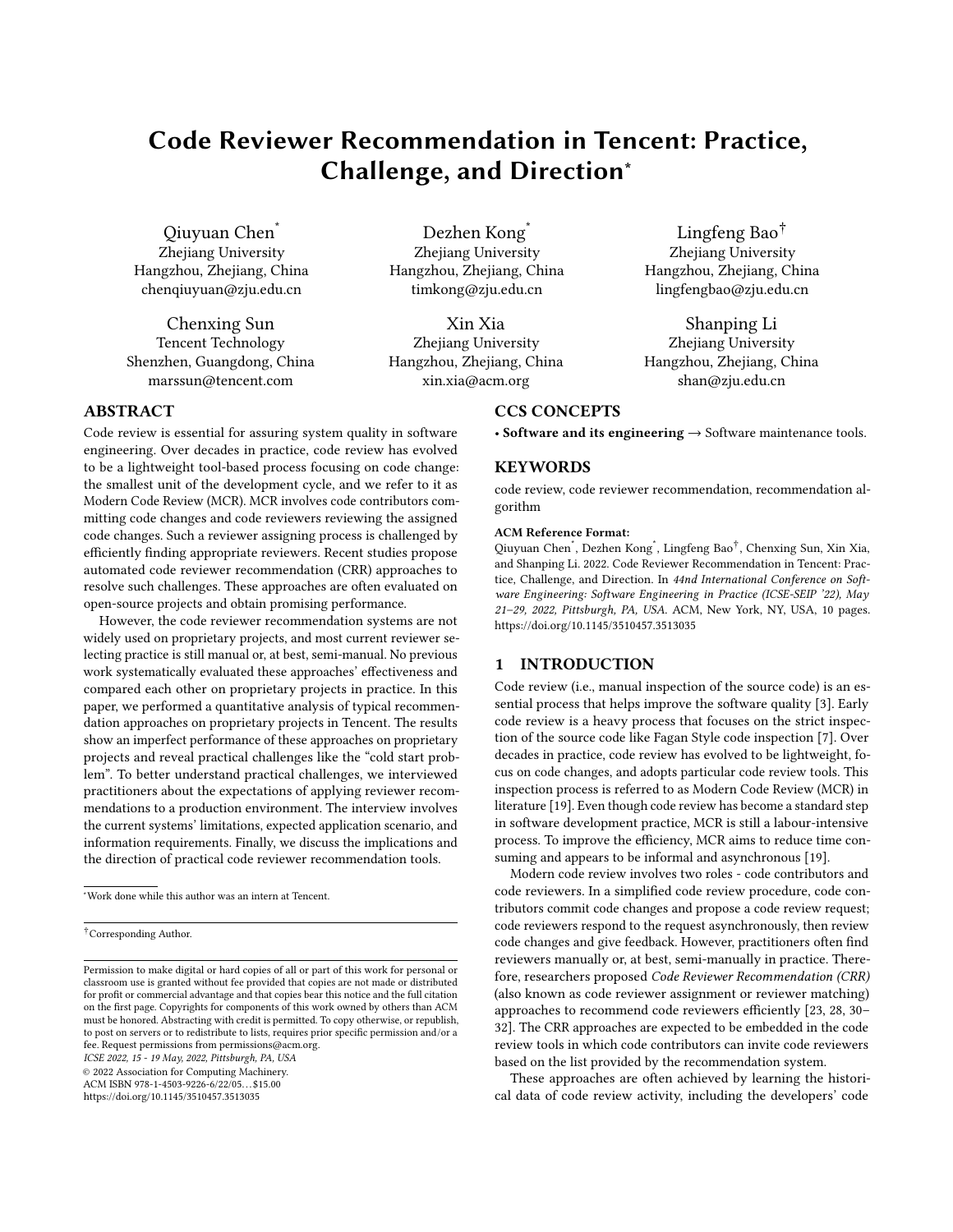changes and participation in prior code reviewers. Previous works often evaluate these approaches on open-source projects, and most approaches obtain promising performance, sometimes as high as 92% [\[12\]](#page-9-8) in terms of accuracy@top-5, one of commonly used metrics to evaluate a code reviewer recommendation approach. However, most current reviewer selecting practice is still manual or, at best, semi-manual. For example, a popular code review tool, Gerrit, can only invite code reviewers by typing names. There are attempts to attack the challenge of building a CRR system in practice [\[2,](#page-9-9) [18,](#page-9-10) [21\]](#page-9-11), but little previous work systematically evaluated the effectiveness of existing approaches and compare each other on proprietary projects in practice.

Tencent is an international internet and technology company with more than 90,000 employees. It has a range of business areas such as communication and social, cloud computing, advertising, FinTech, and other enterprise services, containing tens of thousands of code projects in different areas. Nowadays, Tencent is promoting inner-source practice, which aims to improve the coordination of proprietary projects. Inner-source projects require the proprietary projects to be readable and useful for other developers in the company. With hundreds of thousands of projects, up to 70% of projects in Tencent are inner-sourced. However, inner-source makes it harder to find appropriate code reviewers as developers may not be as familiar with each other as in the same project. The code review tool in Tencent matches code reviewers based on manually maintained configuration files, suffering from a lack of scalability and flexibility. At the same time, existing machine-learning-based CRR approaches can update and recommend automatically. Therefore, we investigate the first research question:

### RQ1: What is the effectiveness of code reviewer recommendation approaches on proprietary projects?

We select top ten proprietary projects with the largest number of reviewers, covering areas of infrastructure, Fintech, database, and so on. We select five typical existing code reviewer recommendation algorithms, i.e., RevFinder [\[22\]](#page-9-12), TIE [\[28\]](#page-9-5), IR (VSM-based) [\[31\]](#page-9-13), Comment Network (CN) [\[31\]](#page-9-13), and cHRev [\[32\]](#page-9-7). Some other approaches are excluded because of the data limitation in practice (e.g., Carrot [\[21\]](#page-9-11) requires context information; WLR-REC [\[1\]](#page-9-14) requires confidential personal information).

We apply these approaches to the selected projects and found they do not perform as well as the original reports. We find that project characteristics can impact the effectiveness of CRR approaches, and projects with "dominant reviewers" are intended to perform well. However, CRR approaches can be less helpful in this kind of project and even skews the reviews assignment. In particular, we notice a "cold start problem" that cause an ML-based CCR recommendation system to be invalid when it is applied to a new project.

Based on the findings in the quantitative analysis, we further conduct a qualitative analysis to understand the practical challenges. We try to answer the second research question:

#### RQ2: What are the perceptions and expectations of practitioners on the reviewer recommendation?

We interviewed 11 (two for pilot interview and nine for formal interview) practitioners about the reviewer recommendation systems. The interviewees discussed the limitation of the current

reviewer recommendation system, expected application scenario, and information requirements.

We find that current configuration-based recommendations in Tencent can support daily requirements of finding reviewers when contributor-reviewer relationships are relatively stable. But it suffers from scalability and environmental change like staff turnover [\[17\]](#page-9-15). In addition, interviewees mentioned that inviting too many reviewers does cause a "notification noise" issue, which requires a trade-off between the recommendation size and the accuracy. For the expectation on application scenarios, practitioners are optimistic about the machine-learning-based CRR approaches. However, we should consider various situations (e.g., targets passing code review quickly or improving top-level design by design) to design a practical CRR system. Last, practitioners expect the CRR system to consider as much code review related information as possible for the information requirements. Apart from improving algorithm accuracy, we also suggest the CRR system improve information transparency to help code contributors and code reviewers get familiar with each other, facilitating the reviewer selecting process and improve user experience.

In summary, our study makes the following contributions:

- We apply various existing CRR approaches and compare the performance differences on proprietary projects in Tencent. We evaluate the approaches from different dimensions, including tool usability and scenario feasibility.
- We interview 11 professionals from different areas to shed light on practitioners' perceptions and expectations towards the CRR system in practice.
- We present the results of quantitative and qualitative of CRR in practice. We highlight the challenges of applying the existing approaches in practice and provide suggestions to meet practitioners' expectations better.

We believe that our findings can help improve CRR system from the perspectives of the algorithm, developer perception, and scenario in practice. The remainder of the paper is organized as follows: Section [2](#page-1-0) describes the background and related work. Section [3](#page-2-0) shows the methodology of this paper, including the experiment methodology for RQ1 and the interview methodology for RQ2. Section [4](#page-5-0) shows the results of the two research questions and illustrates our findings. Section [5](#page-8-0) discusses the implications and the influence of code reviewer recommendation on the code review process. Section [6](#page-8-1) describes the threats to the validity of this paper. Section [7](#page-9-16) concludes the paper and shows our future work.

## <span id="page-1-0"></span>2 BACKGROUND AND RELATED WORK

#### 2.1 Code Review Workflow in Tencent

Tencent has many projects in various business areas leading to customized code review practice in detail. We briefly describe a common code review workflow and highlight the code reviewer recommendation scenario as follows.

• (S1) At the beginning of a code review workflow, a contributor fetches code changes and contribute their own code to the repositories. This process will ask to create a code review request if code review on this branch is configured to be required.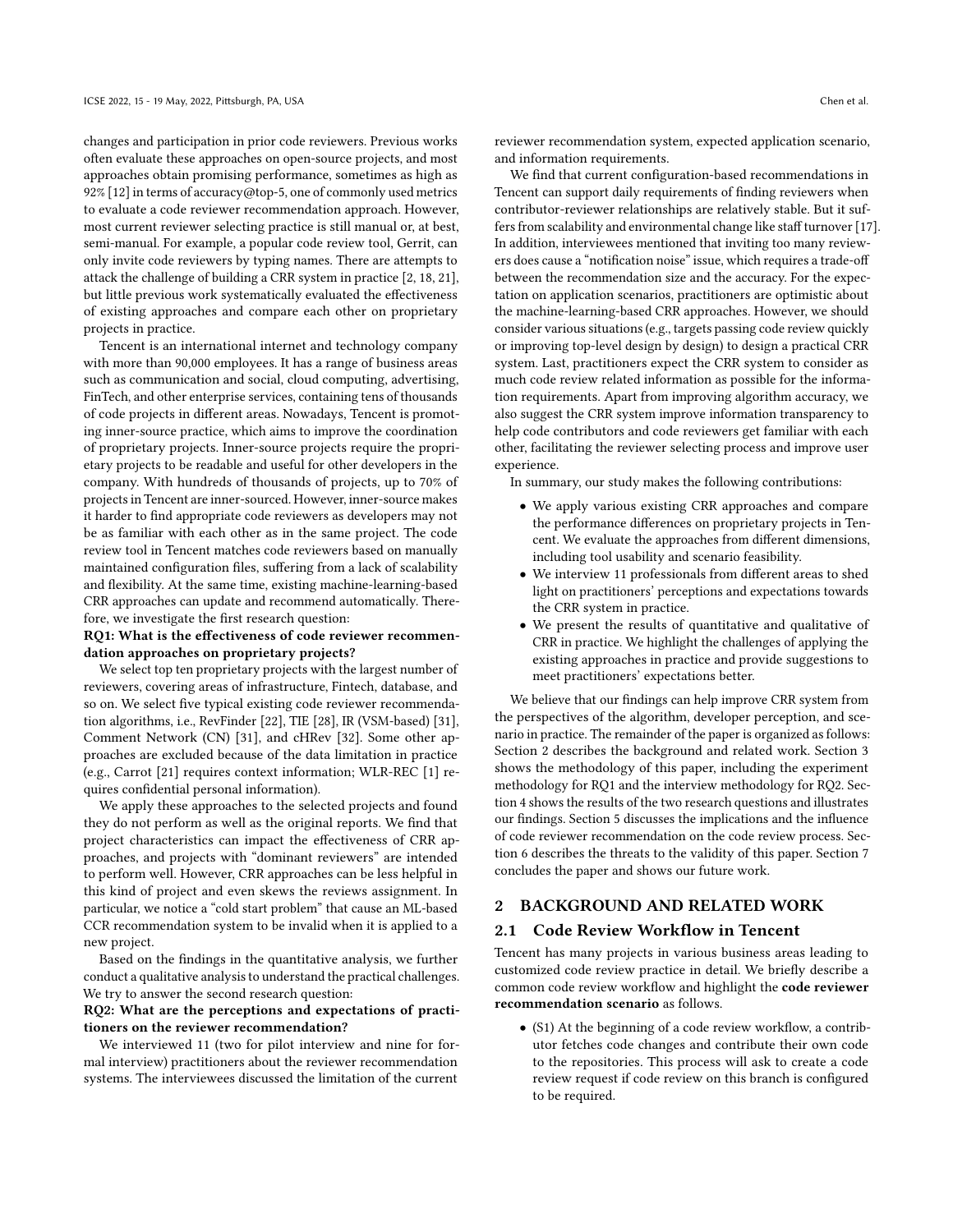- (S2)When creating the CR request, the system can give a list of recommended reviewers for the code contributors to select. The recommendation is based configuration files recording ownership and authorship of code. Contributors can also added reviewers outside of the recommended list by searching qualified reviewers. Then the final list will be sent out to invite candidate reviewers.
- (S3) The candidate reviewers can choose to accept, reject, or ignore the request. Reviewers who accept the request will finish code review and give feedback on the code changes("accept", "reject", or "need revision"). Contributors can further revise their commits to address the feedback. The selected reviewers stay the same for the next iteration.
- (S4) The contributed code changes can be merged if they pass the code review, or they will be abandoned if they are evaluated not suitable and should be given up.

Code reviewer recommendation works in S2, which is the research target in the scenarios mentioned above because it is embedded in the code review process. Some tools may provide separate tools for recommendation [\[21\]](#page-9-11), but they may distract developers, causing more development costs.

# 2.2 Code Reviewer Recommendation in Practice

We investigate the code reviewer recommendation embedded in code review tools. Many open source organizations conduct code reviews on Gerrit<sup>[1](#page-2-1)</sup>, Reviewboard<sup>[2](#page-2-2)</sup>, or Git-based platforms (e.g. GitHub). Giant companies also develop code review products (e.g., Phabricator<sup>[3](#page-2-3)</sup> by Facebook, and Upsource<sup>[4](#page-2-4)</sup> by JetBrain), and they often adopt more than one code review tool for different needs. For example, Google adopts several tools, including their tool Critiques [\[19\]](#page-9-3); Microsoft also adopts different internal code review tools, including their CodeFlow [\[20\]](#page-9-17) and in-project customized tools [\[12\]](#page-9-8). These tools provide basic support of code reviewer recommendations. For example, Critique recommends code reviewers based on the reviewed history on particular files [\[19\]](#page-9-3).

There are attempts to attack the challenge of building a CRR system in practice [\[2,](#page-9-9) [10,](#page-9-18) [12,](#page-9-8) [15,](#page-9-19) [21\]](#page-9-11). Strand et al. [\[21\]](#page-9-11) deployed a code reviewer recommendation system called Carrot in Erricson. Carrots adopt the LightFM algorithm, which combines collaborative filtering and context-based filtering and trains the model on the code changes in the history of the CR system (i.e., Gerrit). They performed interviews and user studies to confirm the effectiveness. Asthana et al. [\[2\]](#page-9-9) propose WhoDo, which recommends reviewers based on (1) whether a developer reviewed/committed a particular file/directory and (2) load balancing of a developer. They deploy the system on five repositories within Microsoft and analyze the results in practice qualitatively and quantitatively. Kovalenko et al. [\[12\]](#page-9-8) deployed an IR-based CRR system in two companies (Microsoft and JetBrain) and analyzed practical data in production environments. They also interviewed and surveyed practical users to measure the

influence of recommendations on users' choices. Unlike their work, our study analyzes the effectiveness of state-of-the-art existing CRR algorithms and compare each other instead of analyzing CRR based on a deployed tool. We also asked the developers about their expectations and suggestions to help design a better practical tool. Kagdi et al. [\[11\]](#page-9-20) propose an approach to recommend reviewers by estimating how likely one has good knowledge of the target PRs. It utilizes several heuristics to measure candidates' expertise, change activity, and commit contributions. Ying et al. [\[29\]](#page-9-21) propose an approach to recommend reviewers by constructing a graph architecture to depict the expertise and authority of developers as well as their interactions. In this work, we perform an empirical study evaluating various existing CRR approaches using proprietary projects and summarizing practical implications by interview.

Research of code reviewer recommendation involves abundant technical and empirical studies. Due to the space limitation, this paper only analyses CRR in practical tools and introduces several works related to the production environment. We convey more related CRR approaches to a comprehensive survey. Please refer to the review studies proposed by Cetin et al. [\[33\]](#page-9-22).

## <span id="page-2-0"></span>3 RESEARCH METHODOLOGY

## 3.1 Overview

Figure [1](#page-3-0) shows an overview of our research methodology which consists of two stages.

Stage 1: We performed experiments on the top ten proprietary projects that contained the largest number of reviewers. The experimental results provide the implications of current code reviewer recommendation approaches; it also motivates us to interview practitioners in the next stage. The experimental results also help us design the interview guide.

Stage 2: We interview professionals on their perceptions of CRR approaches. All interviewees come from the projects in stage 1. In this stage, we have a pilot interview with professionals of Tencent's current code review tool and designed an interview guide. Then we conduct a formal semi-structured interview with practitioners recruited from different areas in Tencent.

## 3.2 Experiment Methodology

3.2.1 Project Selection and Data Characteristics. Intuitively, the developer number in a project can indicate whether a project needs to adopt a code reviewer recommendation system. For example, a project with only several developers can find code reviewer easily. In contrast, a large size of a project can make it hard to find appropriate code reviewers. In this paper, we select ten projects that contains the largest number of reviewers in Tencent for experimental analysis. We extract all historical developing and reviewing records in these projects. The analysis granularity is "one" code review in which all iterations (in cases of "need revision") will be attached to this one. Then we exclude the noise and invalid information in these data (e.g., automatically generated commits). Finally we perform different code reviewer recommendation algorithms on these projects.

3.2.2 CRR Approach Selection. There are many code reviewer recommendation approaches (CRR approaches) in literature [\[28,](#page-9-5) [31\]](#page-9-13)

<span id="page-2-1"></span><sup>1</sup>https://www.gerritcodereview.com/

<span id="page-2-2"></span><sup>2</sup>https://www.reviewboard.org/

<span id="page-2-3"></span><sup>3</sup>https://secure.phabricator.com/

<span id="page-2-4"></span><sup>4</sup>https://www.jetbrains.com/upsource/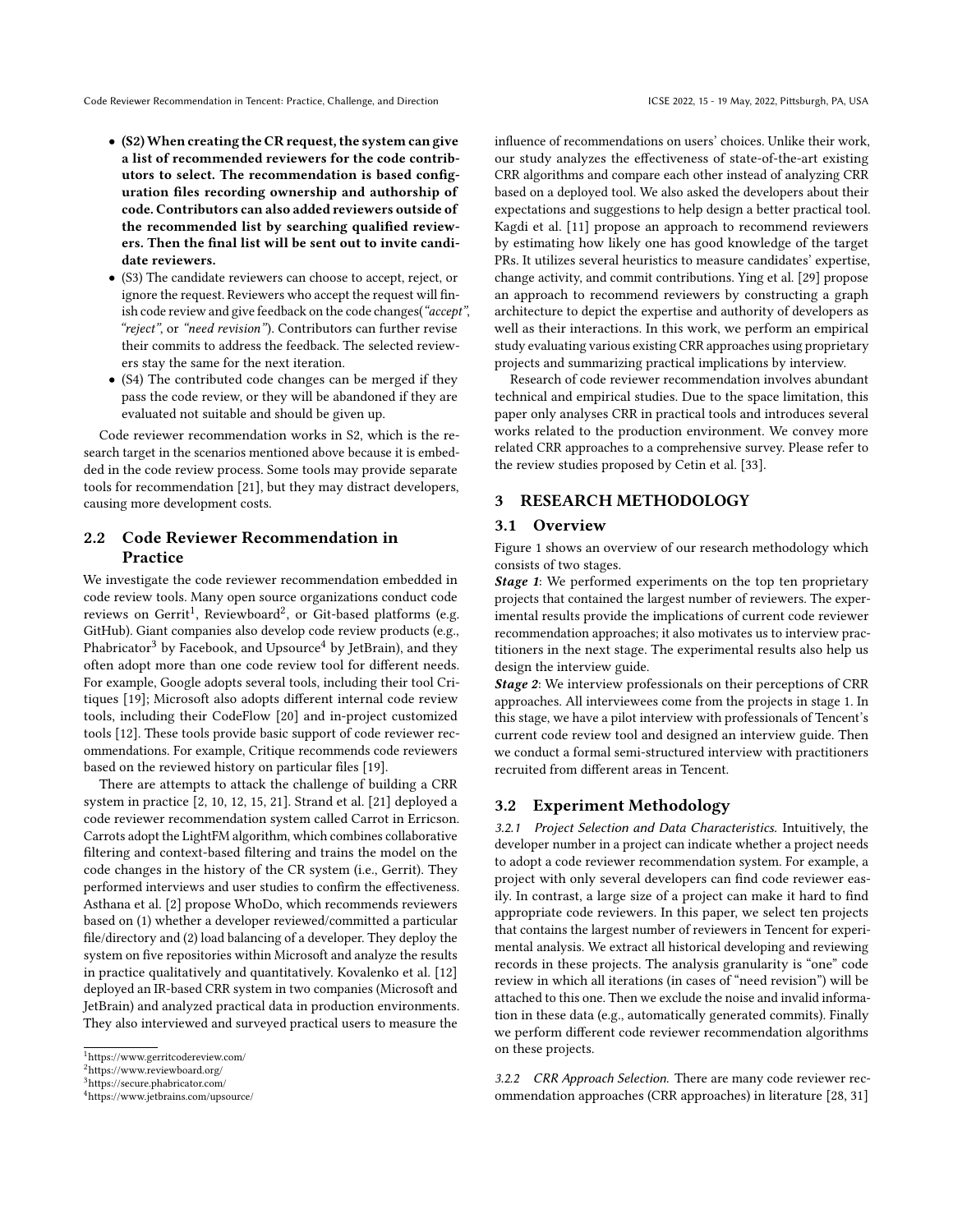<span id="page-3-0"></span>

Figure 1: Research methodology overview

considering different factoring during the code review process. We focus on the historical data in the projects including commits and code reviews. We choose the following representative traditional recommendation approaches, which are still state-of-the-art ones according to the study performed by Hu et al. [\[9\]](#page-9-23). The selected code reviewer recommendation approaches are listed as follows:

- (1) RevFinder [\[23\]](#page-9-4) is an expertise-based approach that leverages file paths, assuming that the files located in close files may share similar functionality and are likely to be reviewed by reviewers with common experience.
- (2) TIE [\[28\]](#page-9-5) uses multinomial Naive Bayes to measure the commit message's textual content (i.e., commit message) similarity and a VSM-based approach to measure the file path similarity. Then it combines the weighted scores and ranks them to recommend the reviewers.
- (3) IR (VSM-based) [\[31\]](#page-9-13) vectorizes the PR's description using VSM, calculates the textual similarities, and ranks the reviewers in the resolved PRs.
- (4) Comment Network (CN) [\[31\]](#page-9-13) is a recommender that ranks reviewers who share common interests with the contributors of target PR by mining historical comments traces and construct a comment network. Intuitively, developers who always review the author's code change or the dominant participants of the project are more tended to be recommended.
- (5) cHRev [\[32\]](#page-9-7) considers the reviewing history (review number, review time). It counts the number of comments to the file as part of scores. It also considers the frequency and recency of historical contributors to measure the reviewer expertise and give a final recommendation.

Besides, We do not include some approaches because of the data availability (e.g., libraries specific to the current code changes) and sensitivity (e.g., personal information like records of developers' time and expertise experience). For example, Carrot [\[21\]](#page-9-11) requires

context information and WLR-REC [\[1\]](#page-9-14) requires personal information.

3.2.3 Metrics. We adopt commonly used metrics top-k accuracy MRR, precision, and recall to evaluate CRR approaches. The first two metrics are widely used in literature of software engineering [\[23,](#page-9-4) [28\]](#page-9-5). We denote a reviewer as  $r$  and multiple reviewers as  $Rs$ ; denote a code review as cr and multiple code reviews as CRs.

Top-k Accuracy: Top-k accuracy is the ratio of code reviews where their ground truth reviewer are ranked within the top-k positions in the recommended ranked lists of reviewers. Specifically, given a code review cr, we can recommend a ranked list of reviewers Rs. If at least one of its top-k code reviewers actually reviews the code review cr (i.e., Reviewed(cr, top-k)), we consider the reviewers are correctly recommend, and set the value Reviewed(cr, top-k) to 1; otherwise if there is no one actually reviews the cr, we set the value to 0, which means it is wrongly recommended. Given a set of code reviews CRs (chronological order), the top-k prediction accuracy is computed as:

$$
Top@k = \frac{\sum_{cr \in Reviewed(ct, top-k)}[CRs]}{|CRs|}
$$
 (1)

The higher the value, the better a reviewer recommendation approach is. In Practice, top-k accuracy measure the probabilistic of hitting at least one valid reviewer so that the code change can be reviewed. In literature, we set  $k=1, 3, 5$ , and 10, which is the same as previous studies [\[9,](#page-9-23) [28\]](#page-9-5).

Mean Reciprocal Rank (MRR): MRR is a popular metric for information retrieval technique [\[4\]](#page-9-24) that is suitable for measuring the ranked recommendation list. Given a code-review cr, its reciprocal rank is the inverse of the first correct reviewer  $r$  in a rank list of the recommendation. Mean Reciprocal Rank (MRR) is the average of the average of the reciprocal ranks of code-reviews in a set of chronological code-reviews. The MRR of a set of code-reviews CR is computed as:

$$
MRR(R) = \frac{1}{|Reviews|} \sum_{r \in Reviews} \frac{1}{rank(r)}
$$
 (2)

where  $|CRs|$  denotes the number of code-reviews and  $rank(r)$  refers to the rank of the first reviewer  $r$  in the recommended list. The higher the MRR, the higher the ranking of the first correctly recommended reviewer is.

Precision and recall are also common metrics used to evaluate the effectiveness of CRR in previous work and we adopt the same definitions [\[32\]](#page-9-7).

## 3.3 Interview Methodology

<span id="page-3-2"></span>3.3.1 Protocol. The first author of this paper conducted a series of face-to-face interviews with nine software practitioners with experience of reviewing code and being reviewed by others<sup>[5](#page-3-1)</sup>. Each interview took 35-45 minutes. We observed saturation of opinions when our interviews were near the end.

Pilot Interview. The interview was semi-structured, which is based on an interview guide. The guide contains general groupings of topics and questions instead of a pre-determined specific

<span id="page-3-1"></span> ${\rm ^5}$  Participants were instructed that we wanted their opinions; privacy and sensitive resources were not explicitly mentioned.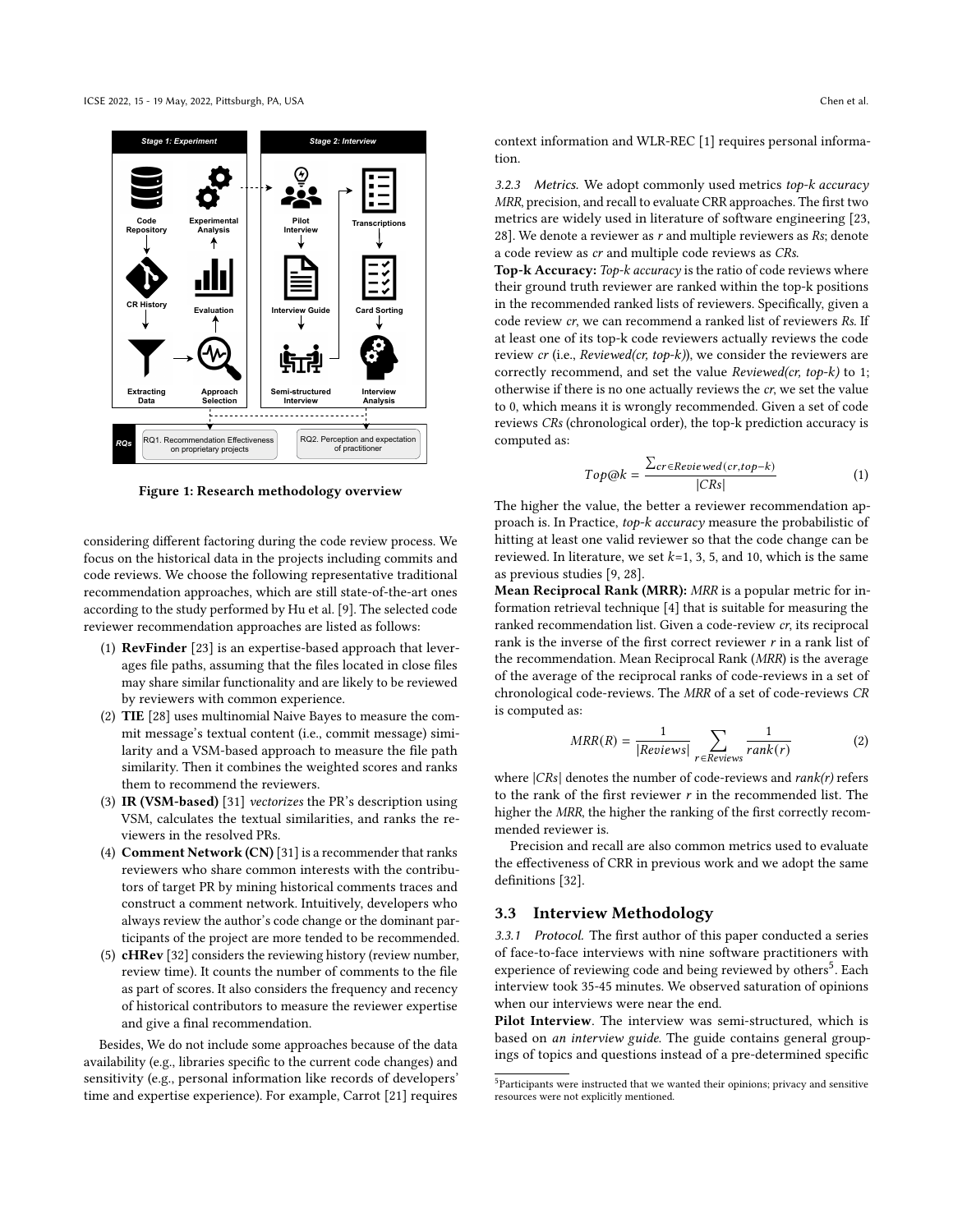Code Reviewer Recommendation in Tencent: Practice, Challenge, and Direction ICSE 2022, 15 - 19 May, 2022, Pittsburgh, PA, USA

set and order of questions. We build the interview guide in the pilot interview with two interviewees. The pilot interview is an openended discussion with senior developers developing or maintaining the code review tool in the company. Interviewees in the pilot interview are more familiar with the reviewer recommendation than other developers. They introduce the hands-on experience of finding code reviewers with assistance with a recommendation system. The pilot interview helps us cover more topics and improve the expression of questions. During the pilot interview and literature review, we iteratively refine the questions in the interview guide, which is used in the formal interview.

The formal interview consists of four parts in Table [1.](#page-4-0) Table [1](#page-4-0) summarizes the main content and complete interview guide is on-line<sup>[6](#page-4-1)</sup>. In the first part, we asked demographic questions about the programming preference, especially the interviewee's experience reviewing code and being reviewed by others. We also provided interviewees with the experimental results in RQ1, explained the detailed metrics, and asked their opinions about the performance.

In the second part, we asked several open-ended questions about how they find appropriate code reviewers in assistance with a recommendation system and the perceptions of the current system. The purpose of this part is to allow the interviewees to express feelings and expectations freely about the practical scenarios of finding appropriate code reviewers.

In the third part, we presented interviewees with three lists of topics covering three aspects (i.e., detailed feedback, scenarios, and algorithm). We asked the interviewees to discuss topics that they had not explicitly mentioned. The first list comes from the pilot interviews to further investigate the detailed feedback of the current recommendation system. The second list is designed to discuss the scenarios of the reviewer recommendation system. The third list briefly introduced the algorithm of the machine-learning-based recommender. We asked interviewees to discuss the potential information that we could use to augment the algorithm. The third list also combines the questions in literature [\[12\]](#page-9-8). We choose the three aspects (detailed feedback, scenarios, and algorithm) to ensure that we can fully cover the topics of (1) understanding the practitioners' requirements, (2) expected application scenarios, and (3) selecting practical and cost-effective algorithms with necessary information.

In the fourth part, we presented rating questions (in 5-point Likert scale: from Strongly Disagree to StronglyAgree) about the relevant topics of code reviewer recommendation, including knowledge sharing, environment challenges, tool feasibility, and reviewing workload. The purpose of this part is to investigate how the reviewer recommendation can impact other code review activities.

At the end of both the pilot and formal interviews, we allowed interviewees to provide free-text comments, suggestions, and opinions about code reviewer recommendations and our interview. An interviewee may or may not provide any final comments. Last, we thanked the interviewees and briefly introduced our next plan.

3.3.2 Participant Selection. We recruited full-time employees familiar with modern code review (MCR) in Tencent. This study is intended to improve the code review tool experience so we can communicate with the developers with on-hand experience about

<span id="page-4-0"></span>Table 1: Summarization of four parts in the interview guide.

| Part I: Demographic                                                                                                                                                                                                                         |  |  |  |  |  |  |  |  |
|---------------------------------------------------------------------------------------------------------------------------------------------------------------------------------------------------------------------------------------------|--|--|--|--|--|--|--|--|
| Part II: Open-ended Discussion                                                                                                                                                                                                              |  |  |  |  |  |  |  |  |
| Discussion 2.1: feelings and perceptions                                                                                                                                                                                                    |  |  |  |  |  |  |  |  |
| Discussion 2.2: user experience improvements                                                                                                                                                                                                |  |  |  |  |  |  |  |  |
| Part III: Specific Topic Discussion                                                                                                                                                                                                         |  |  |  |  |  |  |  |  |
| Discussion 3.1: Existing Practice Feedback                                                                                                                                                                                                  |  |  |  |  |  |  |  |  |
| Topic 1: can current CRR system meets need<br>Topic 2: find reviewers in unfamiliar scenario<br>Topic 3: deal with inappropriate reviewers<br>Topic 4: deal with wrongly assigned reviewers<br>Topic 5: Information for selecting reviewers |  |  |  |  |  |  |  |  |
| Discussion 3.2: Code Review Recommendation Scenario                                                                                                                                                                                         |  |  |  |  |  |  |  |  |
| Topic 1: code review scenario<br>Topic 2: inner-source code review experience<br>Topic 3: differences between inner-source and open-source                                                                                                  |  |  |  |  |  |  |  |  |
| Discussion 3.3: Code Review Recommendation Algorithm                                                                                                                                                                                        |  |  |  |  |  |  |  |  |
| Topic 1: expected algorithm<br>Topic 2: "hidden information" requests<br>Topic 3: algorithm improvements                                                                                                                                    |  |  |  |  |  |  |  |  |
| Part 4: Statement Agreements                                                                                                                                                                                                                |  |  |  |  |  |  |  |  |

reviewer recommendation in the pilot interview as mentioned in Section [3.3.1.](#page-3-2) We recruited interviewees by contacting the active users of the in-company code review tool, who have a strong willingness to provide suggestions to improve the code review process.

In this way, we recruited 11 interviewees (two for aforementioned pilot interview and nine for formal interview), and they come from various business areas. All interviewees have an average of 7.1 years of professional experience (min: 4, max: 11, median: 5). Most interviewees preferred to describe themselves as multilanguage users, including Java, C++, Objective-C, Python, and other script languages. Interviewees can only give a rough number of reviewing/being during a particular period because it is not constant. Most interviewees said performing 3-4 code reviews on each day is suitable for them. All interviewees describe their role as the developer, and two interviewees also take responsibility for project management. In the remainder of the paper, we denote these interviewees as I1 to I9.

3.3.3 Interview Data Analysis. To analyze the recorded interview data, we conduct a thematic analysis [\[6\]](#page-9-25) coupled with open card sorting. We adopt the following steps after completing the last interview.

Transcribing and Coding. We transcribed and verified the recordings of the interviews and built a comprehensive understanding by reviewing the transcripts. The first author of this paper read the transcripts and coded the interviews using NVivo qualitative analysis software [\[27\]](#page-9-26) in which similar statements or meanings are marked as the same code number. The second author then verified the initial codes created by the first author and helped improve the way of coding. Last we merged the codes with nearly identical or meanings and extract unique codes. We noticed that when the

<span id="page-4-1"></span><sup>6</sup> Interview guide online: [https://mfr.osf.io/render?url=https%3A%2F%2Fosf.io%](https://mfr.osf.io/render?url=https%3A%2F%2Fosf.io%2Fvcqpe%2Fdownload) [2Fvcqpe%2Fdownload](https://mfr.osf.io/render?url=https%3A%2F%2Fosf.io%2Fvcqpe%2Fdownload)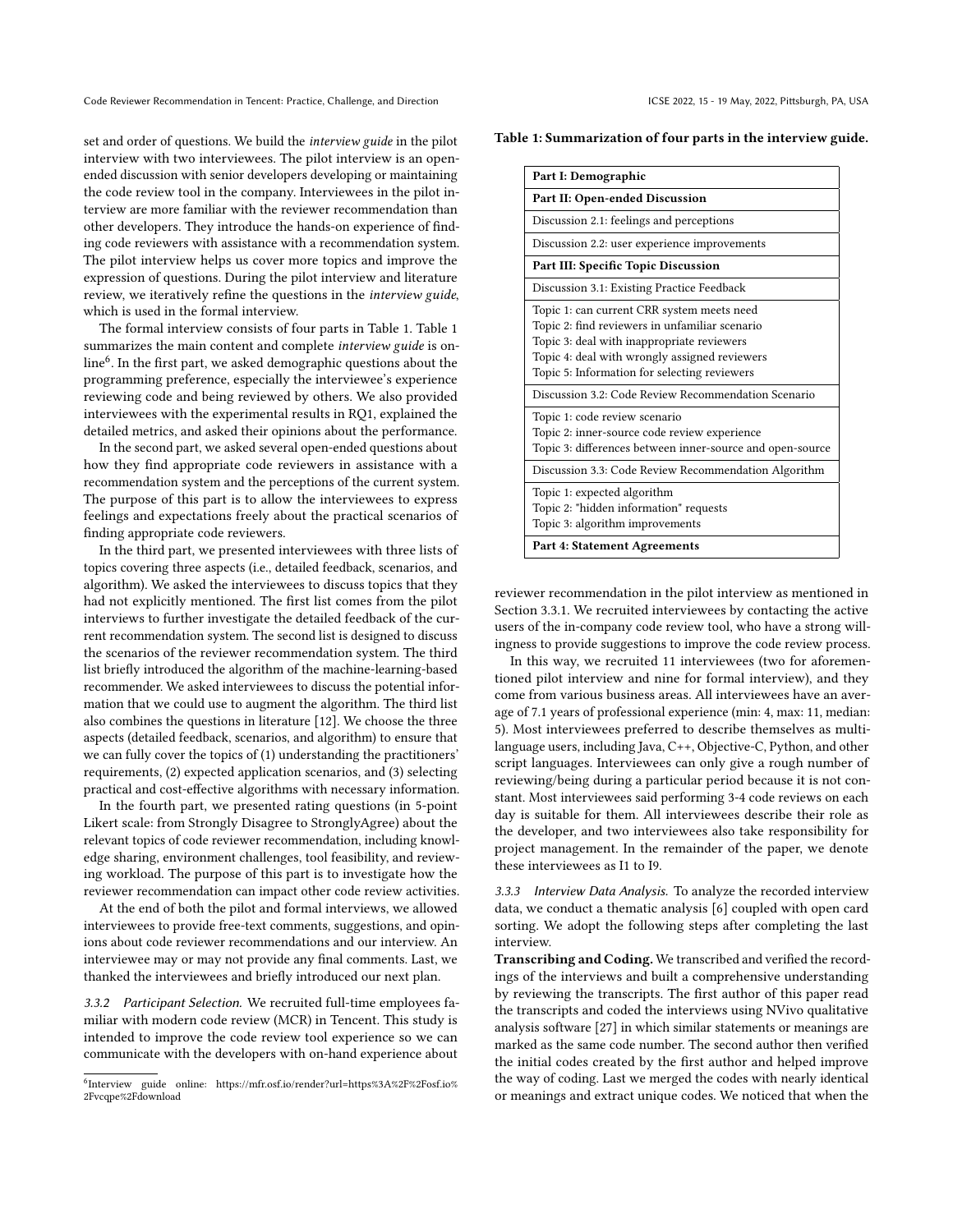<span id="page-5-2"></span>Table 2: Counts of the selected proprietary projects.

| Project ID      | Time Period         | # Reviews | # Reviewers | # Files | # Review Per Day |
|-----------------|---------------------|-----------|-------------|---------|------------------|
| P1              | 2018/10 - 2020/07   | 9.273     | 84          | 25.845  | 15.05            |
| P <sub>2</sub>  | 2018/11 - 2021/06   | 24.413    | 195         | 33,717  | 25.86            |
| P <sub>3</sub>  | 2019/02 - 2021/04   | 159       | 45          | 1,596   | 0.2              |
| P <sub>4</sub>  | $2019/03 - 2021/06$ | 674       | 87          | 2.143   | 0.81             |
| P <sub>5</sub>  | 2019/09 - 2021/06   | 395       | 54          | 1.341   | 0.63             |
| P6              | 2019/10 - 2021/06   | 1.028     | 165         | 177     | 1.74             |
| P7              | 2019/11 - 2021/06   | 1,970     | 118         | 3.215   | 3.46             |
| P8              | 2019/12 - 2020/09   | 177       | 49          | 262     | 0.63             |
| P9              | 2020/01 - 2021/06   | 242       | 66          | 863     | 0.47             |
| P <sub>10</sub> | 2020/02 - 2021/06   | 3.060     | 77          | 3.556   | 6.18             |

interviews were near the end, the collected codes reached saturation. There are no new codes that emerged, and the code list was considered stable.

Open Card Sorting. This paper's first two authors (labellers) read and analyzed the derived codes separately and rephrased them into cards. Then they sorted the generated cards and turned them into potential themes for thematic similarity (used by Latoza et al. [\[14\]](#page-9-27) and Wan et al. [\[24\]](#page-9-28)). The themes are not pre-defined before the sorting phase. There can be bias caused by different subjective cognition, so we then use the Cohen's Kappa measure [\[8\]](#page-9-29) to examine the agreement between the two labellers. The overall Kappa value between the two labelers is 0.[7](#page-5-1)6, which indicates substantial<sup>7</sup> After completing the labelling process, the two labellers discussed the disagreements to reach a consensus. To further reduce the bias from the two authors, they both reviewed and agreed on the final set of themes. Last, we derived the final statements that describe the status and expectations of the code reviewer recommendation in practice.

## <span id="page-5-0"></span>4 RESULTS

In this section, we show the results of two research questions. For the first research question, we illustrate the results on proprietary projects and further investigate the factors that influence the effectiveness. For the second research question, we organize the interviewees' opinions in the four parts separately and summarize the practical findings in the interview.

# 4.1 RQ1: Effectiveness of CRR Approaches on Proprietary Projects in Tencent

Table [2](#page-5-2) shows the characteristics of the selected ten projects. Table [3](#page-6-0) shows the experimental results of the selected approaches on projects from P1 to P10, covering areas of infrastructure, Fintech, database, and so on. We refer to such an analysis as a retrospective analysis as it is performed based on the historical data.

We can observe the results from the perspective of different metrics in Table [3.](#page-6-0) As the results are very informative, we analyze from different perspectives to derive findings and discuss implications. In a typical recommendation scenario, MRR can show the rank of the correctly recommended reviewers when a particular algorithm or scores order the results. Here it has a slightly different meaning because the current system does not show reviewer lists sorted in

particular. Instead, it records the original order of selecting candidate reviewers. In other words, contributors invite code reviewers by adding them into the candidate list one by one, and the system can record such a process. Therefore, MRR can reflect how perfectly the reviewer recommendation approaches can fit this "selection process". We can observe that MRR scores range from 0.2 (IR) to 0.47 (CN), which is equivalent to average ranks range from 5 to 2.1 in the recommendation list. In other words, on average, the approaches present an actual reviewer in ranks from 5 (IR) to about 2 (CN) of the list of recommendations. We find the accuracy of different recommendation numbers has the same descending trend (i.e., the larger the number, the lower the performance). In particular, we can pay attention to the top-5 accuracy as it reflects a practical usage scenario: when a contributor launches a code review request, the system showed a recommendation list where the number is about 5 (also mentioned in Section [2\)](#page-1-0). The best-performed approach, CN, reaches a score of 0.64, which means in about three in five (we can also treat it as a probabilistic) reviews, at least one reviewer could be actually recommended. In contrast, other approaches cannot reach even a half. Finally, precision and recall have nearly the same trend as accuracy, except that precision decreases when the recommendation number enlarges. Most reviews require only one code reviewer, thus the more it recommends, the lower the precision is.

We find that the selected approaches do not perform as well in the original reports [\[23,](#page-9-4) [28,](#page-9-5) [30–](#page-9-6)[32\]](#page-9-7), which is applied on open-source projects<sup>[8](#page-5-3)</sup>. Even though ten projects are hard to cover all situations and a larger scale may draw different conclusions, these projects can still be representative of massive proprietary projects with many developers.

 Finding 1. The selected CRR approaches perform worse on proprietary projects than open-source projects.

From the perspective of approach differences, CN performs the best on nearly all metrics, considering the average results. In contrast, IR has the worst performance. As for the project perspective, average results cover up the differences between the projects; we can see that CRR approaches in P8 and P9 perform better in nearly all metrics. In particular, CN reaches 0.93 of accuracy@top-5 on P8, which is considered to be very promising. Therefore, we further investigate how the project characteristics can impact the results. By analyzing the reviewer distributions on code reviews, we notice a phenomenon that several reviewers covered a large proportion of code reviews. For example, in P8 and P10, the top three reviewers participated in over a half of total code reviews even when these their projects were large (involving 49 and 77 reviewers as in Table [2\)](#page-5-2). We describe a project with "dominant reviewers" when less than five reviewers participate in more than a half code reviews. The project should be middle or large (more than 20 developers) as small projects naturally have "dominant reviewers". Note that our definition is based on ten proprietary projects in Tencent, and a more accurate definition and precise thresholds could be given by a larger scale study. When there are "dominant reviewer" in projects, CRR approaches that only involves the experience of commit histories may achieve a relatively lower performance (i.e., approaches except for CN), which is consistent with the explanation by Yu et al. [\[31\]](#page-9-13). Besides, in projects with "dominant reviewers", CRR

<span id="page-5-1"></span><sup>7</sup>Kappa value of [0.01, 0.20], (0.20, 0.40], (0.40, 0.60], (0.60, 0.80], and (0.80, 1] is considered as slight, fair, moderate, substantial, and almost perfect agreement, respectively

<span id="page-5-3"></span><sup>8</sup>We also performed replication experiments to confirm the conclusions as in Section [5](#page-8-0)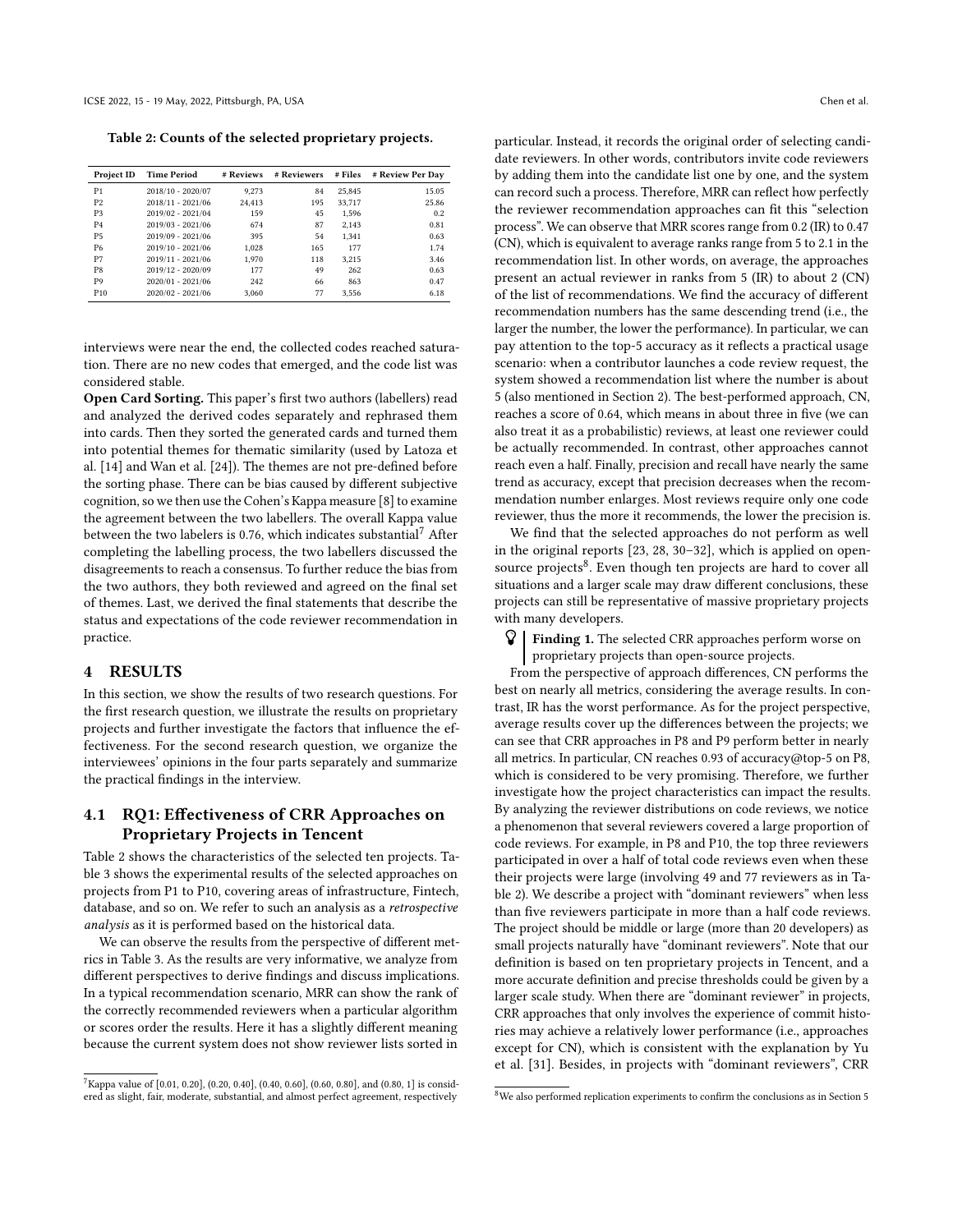<span id="page-6-0"></span>Table 3: MRR and accuracy, precision, and recall of top 1, 3, 5, 10 of the selected approaches on ten proprietary projects.

| Approach Project |                                  | <b>MRR</b>   | top1@acc.    | top3@acc.    |              |              | top5@acc. top10@acc. top1@prec. |              |              | top3@prec. top5@prec. top10@prec. top1@recall top3@recall top5@recall top10@recall |              |              |              |              |
|------------------|----------------------------------|--------------|--------------|--------------|--------------|--------------|---------------------------------|--------------|--------------|------------------------------------------------------------------------------------|--------------|--------------|--------------|--------------|
| RevFinder        | P <sub>1</sub>                   | 0.16         | 0.06         | 0.19         | 0.30         | 0.46         | 0.06                            | 0.06         | 0.06         | 0.05                                                                               | 0.06         | 0.19         | 0.29         | 0.45         |
|                  | P <sub>2</sub>                   | 0.27         | 0.14         | 0.31         | 0.46         | 0.60         | 0.14                            | 0.10         | 0.09         | 0.06                                                                               | 0.14         | 0.31         | 0.45         | 0.59         |
|                  | P <sub>3</sub>                   | 0.07         | 0.00         | 0.17         | 0.17         | 0.17         | 0.00                            | 0.06         | 0.03         | 0.02                                                                               | 0.00         | 0.17         | 0.17         | 0.17         |
|                  | P <sub>4</sub>                   | 0.17         | 0.06         | 0.23         | 0.31         | 0.52         | 0.06                            | 0.08         | 0.06         | 0.05                                                                               | 0.06         | 0.23         | 0.31         | 0.52         |
|                  | P5                               | 0.15         | 0.13         | 0.16         | 0.17         | 0.18         | 0.13                            | 0.05         | 0.03         | 0.02                                                                               | 0.13         | 0.16         | 0.17         | 0.18         |
|                  | P6                               | 0.13         | 0.10         | 0.16         | 0.17         | 0.24         | 0.10                            | 0.05         | 0.03         | 0.02                                                                               | 0.10         | 0.16         | 0.17         | 0.23         |
|                  | P7                               | 0.20         | 0.13         | 0.21         | 0.29         | 0.45         | 0.13                            | 0.07         | 0.06         | 0.05                                                                               | 0.10         | 0.19         | 0.26         | 0.41         |
|                  | P8                               | 0.60         | 0.33         | 0.89         | 0.89         | 0.93         | 0.33                            | 0.31         | 0.20         | 0.11                                                                               | 0.23         | 0.72         | 0.75         | 0.78         |
|                  | P9                               | 0.42         | 0.27         | 0.51         | 0.73         | 0.73         | 0.27                            | 0.19         | 0.17         | 0.09                                                                               | 0.19         | 0.37         | 0.59         | 0.63         |
|                  | P10                              | 0.50         | 0.33         | 0.64         | 0.73         | 0.79         | 0.33                            | 0.24         | 0.18         | 0.10                                                                               | 0.21         | 0.48         | 0.59         | 0.67         |
|                  | Average                          | 0.27         | 0.16         | 0.35         | 0.42         | 0.51         | 0.16                            | 0.12         | 0.09         | 0.06                                                                               | 0.12         | 0.30         | 0.38         | 0.46         |
| TIE              | P <sub>1</sub>                   | 0.37         | 0.24         | 0.36         | 0.53         | 0.67         | 0.24                            | 0.12         | 0.11         | 0.07                                                                               | 0.21         | 0.33         | 0.49         | 0.63         |
|                  | $\mathbb{P}2$<br>P <sub>3</sub>  | 0.24         | 0.11         | 0.27         | 0.37         | 0.57         | 0.11                            | 0.09         | 0.07         | 0.06                                                                               | 0.09         | 0.21         | 0.28         | 0.45         |
|                  | P <sub>4</sub>                   | 0.06<br>0.16 | 0.02<br>0.07 | 0.04<br>0.15 | 0.06<br>0.22 | 0.15<br>0.41 | 0.02<br>0.07                    | 0.01<br>0.05 | 0.01<br>0.04 | 0.01<br>0.04                                                                       | 0.02<br>0.07 | 0.04<br>0.15 | 0.06<br>0.22 | 0.15<br>0.41 |
|                  | P5                               | 0.35         | 0.20         |              | 0.53         |              |                                 | 0.15         |              | 0.06                                                                               |              | 0.44         |              | 0.59         |
|                  | P6                               | 0.19         | 0.11         | 0.44<br>0.23 | 0.28         | 0.60<br>0.33 | 0.20<br>0.11                    | 0.08         | 0.11<br>0.06 | 0.03                                                                               | 0.20<br>0.11 | 0.23         | 0.52<br>0.28 | 0.33         |
|                  | P7                               | 0.21         | 0.14         | 0.20         | 0.26         | 0.37         | 0.14                            | 0.07         | 0.05         | 0.04                                                                               | 0.12         | 0.18         | 0.24         | 0.35         |
|                  | P8                               | 0.51         | 0.28         | 0.76         | 0.76         | 0.80         | 0.28                            | 0.25         | 0.16         | 0.09                                                                               | 0.18         | 0.47         | 0.50         | 0.55         |
|                  | P9                               | 0.44         | 0.24         | 0.55         | 0.70         | 0.80         | 0.24                            | 0.20         | 0.17         | 0.10                                                                               | 0.17         | 0.37         | 0.52         | 0.61         |
|                  | P10                              | 0.46         | 0.22         | 0.67         | 0.74         | 0.80         | 0.22                            | 0.24         | 0.16         | 0.09                                                                               | 0.17         | 0.56         | 0.63         | 0.69         |
|                  | Average                          | 0.30         | 0.16         | 0.37         | 0.45         | 0.55         | 0.16                            | 0.13         | 0.09         | 0.06                                                                               | 0.13         | 0.30         | 0.37         | 0.48         |
|                  |                                  |              |              |              |              |              |                                 |              |              |                                                                                    |              |              |              |              |
| IR               | P <sub>1</sub><br>P <sub>2</sub> | 0.25<br>0.17 | 0.07         | 0.33         | 0.52<br>0.37 | 0.71<br>0.60 | 0.07<br>0.04                    | 0.11<br>0.06 | 0.10<br>0.07 | 0.07<br>0.06                                                                       | 0.05<br>0.03 | 0.28<br>0.15 | 0.47<br>0.29 | 0.66<br>0.49 |
|                  | P <sub>3</sub>                   | 0.02         | 0.04<br>0.00 | 0.18<br>0.06 | 0.06         | 0.06         | 0.00                            | 0.02         | 0.01         | 0.01                                                                               | 0.00         | 0.06         | 0.06         | 0.06         |
|                  | P <sub>4</sub>                   | 0.05         | 0.00         | 0.04         | 0.06         | 0.30         | 0.00                            | 0.01         | 0.01         | 0.03                                                                               | 0.00         | 0.04         | 0.06         | 0.30         |
|                  | P5                               | 0.07         | 0.03         | 0.09         | 0.11         | 0.16         | 0.03                            | 0.03         | 0.02         | 0.02                                                                               | 0.03         | 0.09         | 0.11         | 0.16         |
|                  | P6                               | 0.08         | 0.05         | 0.09         | 0.13         | 0.17         | 0.05                            | 0.03         | 0.03         | 0.02                                                                               | 0.05         | 0.09         | 0.13         | 0.17         |
|                  | P7                               | 0.19         | 0.13         | 0.21         | 0.27         | 0.39         | 0.13                            | 0.07         | 0.05         | 0.04                                                                               | 0.10         | 0.18         | 0.14         | 0.36         |
|                  | P8                               | 0.45         | 0.31         | 0.44         | 0.74         | 0.81         | 0.31                            | 0.18         | 0.18         | 0.11                                                                               | 0.20         | 0.33         | 0.54         | 0.63         |
|                  | P <sub>9</sub>                   | 0.20         | 0.11         | 0.21         | 0.31         | 0.52         | 0.11                            | 0.08         | 0.06         | 0.06                                                                               | 0.07         | 0.16         | 0.22         | 0.37         |
|                  | P10                              | 0.51         | 0.36         | 0.61         | 0.67         | 0.80         | 0.36                            | 0.23         | 0.16         | 0.10                                                                               | 0.22         | 0.44         | 0.49         | 0.65         |
|                  | Average                          | $\bf 0.20$   | 0.11         | 0.23         | 0.32         | 0.45         | 0.11                            | 0.08         | 0.07         | 0.05                                                                               | 0.08         | 0.18         | 0.25         | 0.39         |
| CN               | P <sub>1</sub>                   | 0.41         | 0.24         | 0.51         | 0.64         | 0.85         | 0.24                            | 0.17         | 0.13         | 0.09                                                                               | 0.24         | 0.50         | 0.63         | 0.84         |
|                  | P <sub>2</sub>                   | 0.67         | 0.57         | 0.77         | 0.83         | 0.86         | 0.57                            | 0.26         | 0.17         | 0.09                                                                               | 0.56         | 0.75         | 0.81         | 0.85         |
|                  | P <sub>3</sub>                   | 0.26         | 0.20         | 0.30         | 0.30         | 0.50         | 0.20                            | 0.10         | 0.06         | 0.05                                                                               | 0.20         | 0.30         | 0.30         | 0.50         |
|                  | P <sub>4</sub>                   | 0.50         | 0.41         | 0.57         | 0.63         | 0.70         | 0.41                            | 0.19         | 0.13         | 0.07                                                                               | 0.40         | 0.57         | 0.63         | 0.70         |
|                  | P5                               | 0.58         | 0.51         | 0.66         | 0.70         | 0.71         | 0.51                            | 0.22         | 0.14         | 0.07                                                                               | 0.50         | 0.64         | 0.68         | 0.70         |
|                  | P6                               | 0.28         | 0.21         | 0.32         | 0.40         | 0.47         | 0.21                            | 0.11         | 0.08         | 0.05                                                                               | 0.21         | 0.32         | 0.40         | 0.47         |
|                  | P7                               | 0.42         | 0.24         | 0.57         | 0.68         | 0.75         | 0.24                            | 0.19         | 0.14         | 0.07                                                                               | 0.24         | 0.52         | 0.63         | 0.70         |
|                  | P8                               | 0.60         | 0.33         | 0.89         | 0.93         | 0.93         | 0.33                            | 0.32         | 0.21         | 0.12                                                                               | 0.23         | 0.73         | 0.78         | 0.83         |
|                  | P9                               | 0.48         | 0.33         | 0.56         | 0.67         | 0.80         | 0.33                            | 0.21         | 0.17         | 0.10                                                                               | 0.23         | 0.42         | 0.57         | 0.69         |
|                  | P10                              | 0.50         | 0.35         | 0.62         | 0.66         | 0.78         | 0.35                            | 0.23         | 0.15         | 0.10                                                                               | 0.22         | 0.45         | 0.49         | 0.64         |
|                  | Average                          | 0.47         | 0.34         | 0.58         | 0.64         | 0.74         | 0.34                            | 0.20         | 0.14         | 0.08                                                                               | 0.30         | 0.52         | 0.59         | 0.69         |
| cHRev            | P <sub>1</sub>                   | 0.24         | 0.16         | 0.28         | 0.35         | 0.47         | 0.16                            | 0.09         | 0.07         | 0.05                                                                               | 0.15         | 0.27         | 0.34         | 0.46         |
|                  | $\mathbb{P}2$                    | 0.32         | 0.23         | 0.35         | 0.45         | 0.55         | 0.23                            | 0.12         | 0.09         | 0.06                                                                               | 0.22         | 0.34         | 0.44         | 0.54         |
|                  | P <sub>3</sub>                   | 0.04         | 0.00         | 0.00         | 0.00         | 0.28         | 0.00                            | 0.00         | 0.00         | 0.03                                                                               | 0.00         | 0.00         | 0.00         | 0.28         |
|                  | P <sub>4</sub>                   | 0.27         | 0.20         | 0.31         | 0.37         | 0.44         | 0.20                            | 0.10         | 0.07         | 0.04                                                                               | 0.20         | 0.31         | 0.37         | 0.44         |
|                  | P <sub>5</sub>                   | 0.49         | 0.39         | 0.56         | 0.63         | 0.68         | 0.39                            | 0.19         | 0.13         | 0.07                                                                               | 0.38         | 0.55         | 0.62         | 0.67         |
|                  | P6                               | 0.18         | 0.12         | 0.23         | 0.27         | 0.30         | 0.12                            | 0.08         | 0.05         | 0.03                                                                               | 0.12         | 0.23         | 0.27         | 0.30         |
|                  | P7                               | 0.33         | 0.23         | 0.41         | 0.47         | 0.51         | 0.23                            | 0.14         | 0.09         | 0.05                                                                               | 0.20         | 0.38         | 0.43         | 0.47         |
|                  | P8                               | 0.11         | 0.04         | 0.07         | 0.07         | 0.39         | 0.04                            | 0.02         | 0.01         | 0.04                                                                               | 0.02         | 0.04         | 0.04         | 0.27         |
|                  | P9                               | 0.27         | 0.17         | 0.31         | 0.41         | 0.49         | 0.17                            | 0.12         | 0.10         | 0.06                                                                               | 0.11         | 0.24         | 0.32         | 0.39         |
|                  | P10                              | 0.64         | 0.49         | 0.74         | 0.84         | 0.89         | 0.49                            | 0.30         | 0.21         | 0.12                                                                               | 0.34         | 0.60         | 0.71         | 0.80         |
|                  | Average                          | 0.29         | 0.20         | 0.33         | 0.39         | 0.50         | 0.20                            | 0.12         | 0.08         | 0.06                                                                               | 0.17         | 0.30         | 0.35         | 0.46         |

approaches are intended to recommend "dominant reviewers" repeatedly. CRR approaches in such projects are likely to be less helpful as practitioners may not need such recommendations, and the repetition skewed reviews assignment in turn.

 $\mathbf{\Omega}$  Finding 2. We find that project characteristics can impact the effectiveness of CRR approaches, and projects with "dominant reviewers" are intended to perform well.

We notice a "cold start problem" when discussing how to embed the code reviewer recommendation in a practical code review tool. "Cold start problem" is a common issue in recommendation system [\[13,](#page-9-30) [26\]](#page-9-31). It happens when machine-learning-based CRR approaches do not learn a good-enough model at the beginning of a project, determining the feasibility of a newly deployed CRR approach in turn.

Figure [2](#page-6-1) shows the performance (average top5@accuracy and MRR of the ten projects) of the CN (the best performed CRR approach) in chronological order. We get the results by extracting the performance of CN week by week. We can observe that their performance of CN suffers from a relatively low performance at the first several weeks and fluctuations before reaching the best performance. Similarly, other selected CRR approaches suffer from the "cold start problem" that the performance cannot increase in

<span id="page-6-1"></span>

Figure 2: Average top-5 accuracy and MRR of CN (the best performed CRR approach) on ten proprietary projects in chronological order (by weeks).

a short time at the beginning [\[5\]](#page-9-32). In particular, on the project P9, all CRR approaches fail to hit any correct reviewers for a long time (i.e., get zero scores for up to three weeks). We describe it as a project-level "cold start problem" in CRR.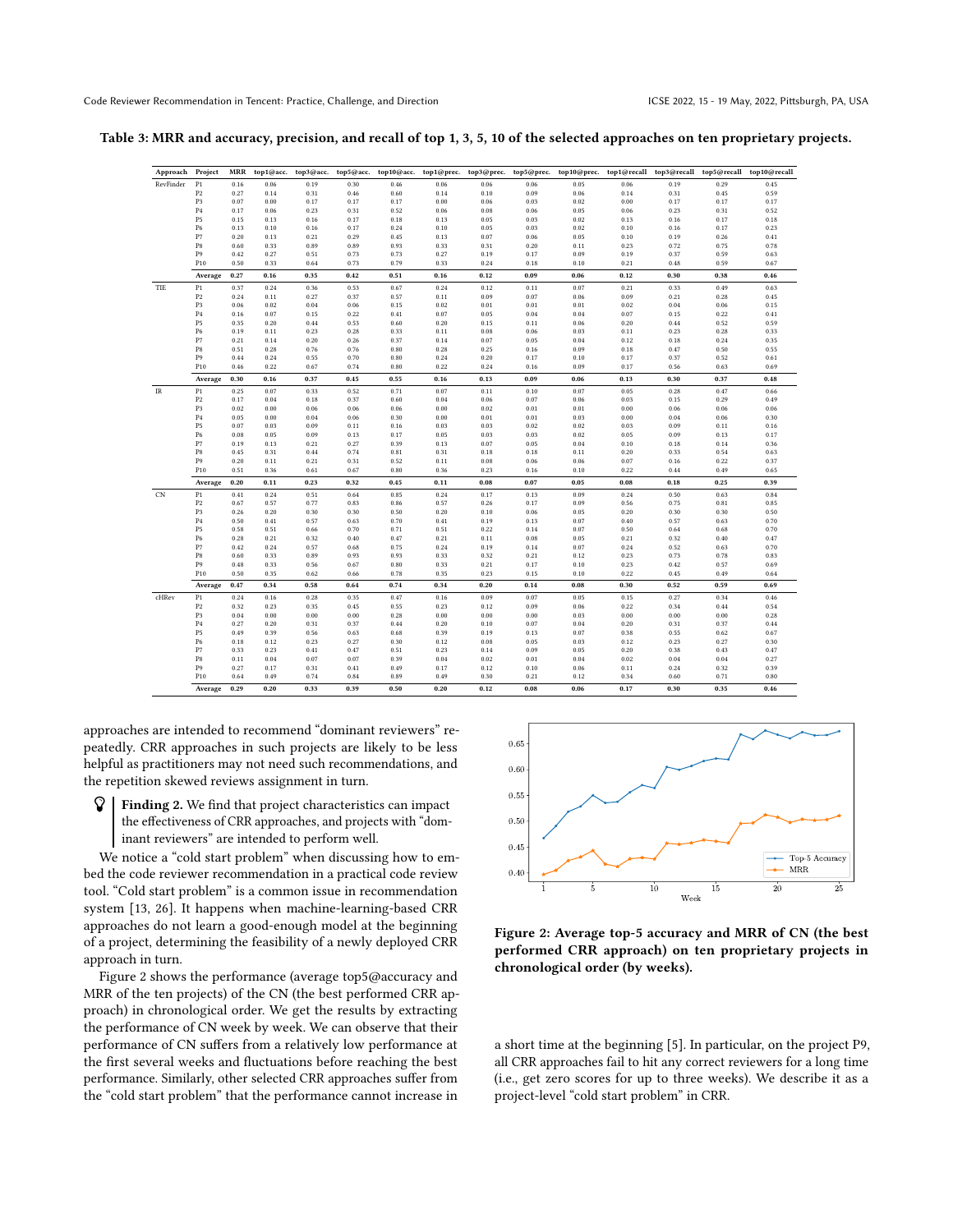Though the project-level "cold start problem" is not explicitly touched before, a prior study proposed by Asthana et al. mentioned a different "cold start problem" in CRR that [\[2\]](#page-9-9) when new files are added to the repositories, they are not possible to directly link the new files to the potential reviewers. We describe it as a file-level "cold start problem". We can treat the file-level one as a partial explanation of the project-level "cold start problem" because CRR approaches need time to learn the weight of new files (if the approach involves files). Many machine-learning-based CRR approaches train models chronologically, making it hard to avoid "cold start" when there are little data at the beginning. We can consider algorithm improvement (e.g., few-shot learning [\[25\]](#page-9-33) for an early phase) or adopt other strategies (e.g., manual rules) to alleviate the "cold start problem".

 $\mathcal{G}$  Finding 3. "Cold start problem" impacts the machinelearning-based CRR approaches, determining the feasibility and effectiveness of newly deployed approaches.

## 4.2 RQ2: Interview with Practitioners on Code Reviewer Recommendation

The formal interview consists of four parts, as mentioned in Section [3.3.1.](#page-3-2) We show the summarized results and the findings for each part, respectively.

The second part is an open-ended discussion (the Part II as in Table [1\)](#page-4-0). We asked interviewees about the feedback of using the current reviewer recommendation system (i.e., the scenario S2 mentioned in background Section [2\)](#page-1-0). The current system is configuration-based which records the authorship and ownership of code changes. More than a half of interviewees (5) said the current system could satisfy their requirements in daily development because when the contributor-reviewer relationships are relatively stable, such a fixed configuration can support the requirements of finding reviewers.

However, such a configuration is maintained manually, which cannot update in time if the contributor-reviewer relationship changes. We categorize such "relationship change" into four kinds of situations mentioned in the interview. First, staff turnovers can make the configuration invalid. For example, I6 said "Sometimes such a configuration is the only resource for me to find code reviewers. However, it can be invalid when the recorded developer resigns.". It is also noticed in previous work [\[17\]](#page-9-15). Second, newcomers who are not familiar with the project cannot be assigned to the configuration, leading to delayed updates. Third, the configuration is invalid for some inner-source projects as it is hard to maintain such a configuration. For example, I8 said in some inner-source projects, "I can only ask the project leader to manually identify who should review, causing a time waste". Last, some legacy system lacks such a code ownership configuration. In summary, the configuration-based system cannot assure scalability, and the configuration accuracy decays quickly, confronting the situations above.

 Finding 4. When the contributor-reviewer relationship is relatively stable, configuration-based recommendations support daily requirements of finding reviewers. However, the manual-maintained configuration cannot assure scalability, and its quality decays quickly.

For the third part, we asked several aspects of code reviewer recommendation (the Part III shown in Table [1\)](#page-4-0). When discussing the user experience of code reviewer recommendation, four interviewees mentioned a "notification noise" of code review requests. When code contributors create code review requests, they are intended to invite many code reviewers. As most files or directories require only one code reviewer, most CR request invitations are ignored. For example, I3 said "Though I finish about ten code reviews each week, I may receive up to 100 code review requests. Most of these requests are ignored. Urgent requests are covered up, and contributors have to ask for reviewing code by calling or in other ways." From the perspective of code contributors, it is reasonable as MCR asynchronously finishes code review and inviting more code reviewers can guarantee the CR process. However, it is hard for the code reviewers to prioritize code review requests on the invitation system, especially when they are overwhelmed by the notifications. Note that such a "notification noise" is not simply equivalent to a heavy code review workload. It is more likely to be caused by excessive code review invitation. I3 said " I have to ignore the whole CR notifications and decide what to review based on my schedule and manually decide the prioritization." Hence, we observe such noises risk making the invitation phase (S3) invalid and turning the automatic workflow back to manual. I4 mentioned that he expected the intelligent CRR can help reduce the the number of code reviewer invitaion. To improve the feasibility of CRR, practical tool should consider a trade-off between the recommended reviewer number and the CRR accuracy.

 $\mathcal{G}$  Finding 5. An excessive of invitation in the CRR system can cause "notification noise" for code reviewers, even invalidating the code review invitation process. Code reviewer recommendations should consider the issue and find a tradeoff between the recommendation size and the accuracy.

We introduced the standard algorithm of CRR approaches (including the selected five approaches) during the interview. We briefly described them as "learning the historical CR-related data to predict and recommend reviewers". We referred to it as an "machinelearning-based code reviewer recommendation" and asked their opinions and expectation. All interviewees showed positive attitudes towards these approaches and expected it could help improve the efficiency when finding code reviewers. However, some interviewees pointed out that we need more efforts to make such an "machine-learning-based CRR" useful in practice. Precisely, though the CRR performance of the selected approaches is acceptable as discussed in RQ1, retrospective analysis can only reflect the history. In practice, various code review situations should be considered when recommending code reviewers. Sometimes code contributors expect the code can be merged as quickly as possible, which is also an (implicit) of many approaches in literature. However, in other situations, contributors may expect to gain knowledge from the code review process. For example, I3 said, "I do not always need the recommendation learned from historical data. When I want my code to be improved during code review, I prefer a senior professional to give high-level suggestions instead of reviewers who are already familiar with the code."

In particular, the implementation of code reviewer recommendations matters. Five interviewees gave special care about the speed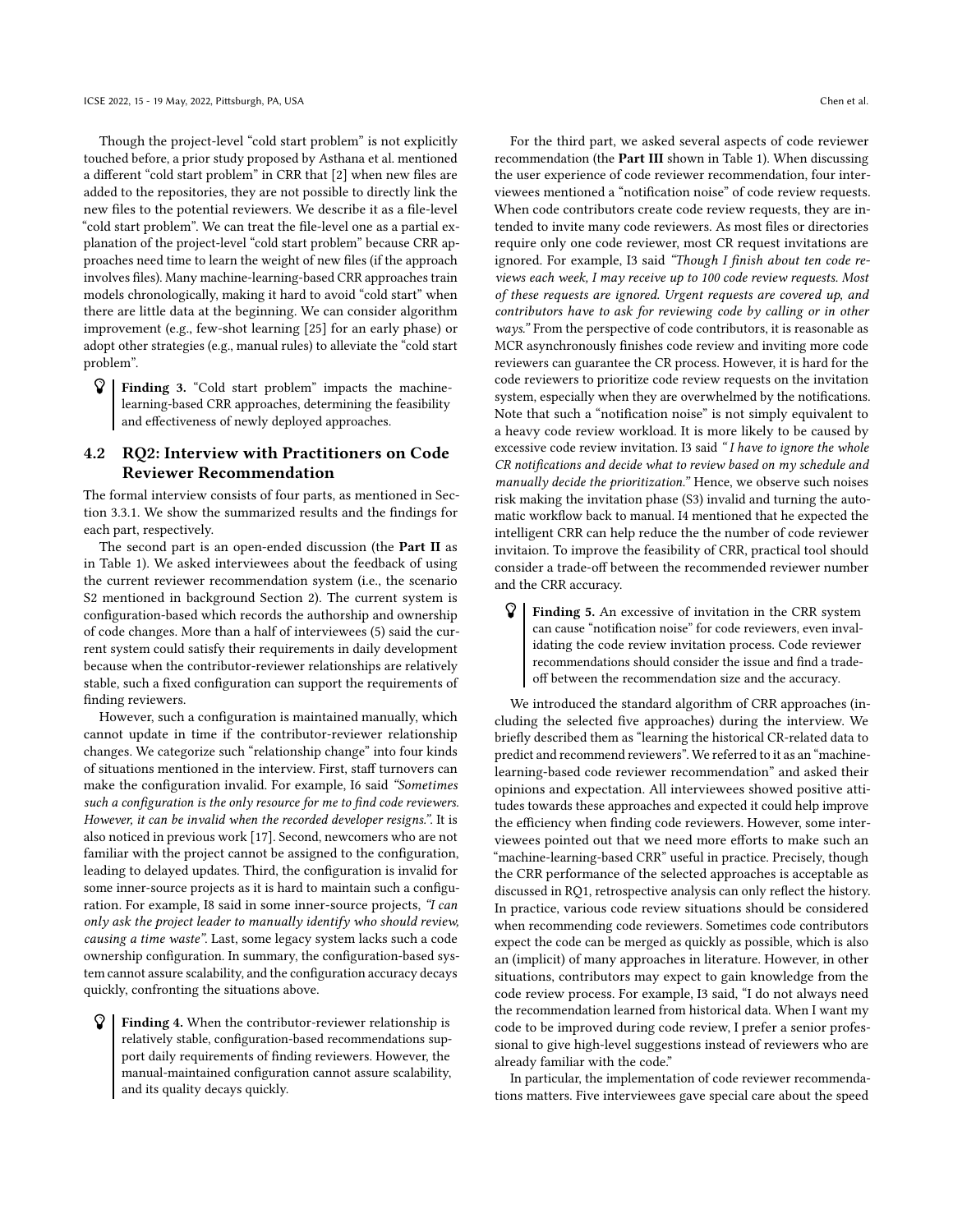Code Reviewer Recommendation in Tencent: Practice, Challenge, and Direction ICSE 2022, 15 - 19 May, 2022, Pittsburgh, PA, USA

of the machine-learning-based CRR approaches. The training speed and the inference speed (recommendation speed) can impact the user experience. A good reviewer recommendation should be designed in a non-invasive way that interrupts the code review.

 Finding 6. Even though practitioners are confident about the machine-learning-based CRR approaches, a practical CRR system should consider various situations and works in a non-invasive way.

When discussing the CRR algorithm improvement, most interviewees (5) mainly focused on provided suggestions about including more CR-related information based on their experience and intuition. Their suggestions include (1) the time recency (e.g., "newer modified reviewers are likely to be active"), (2) improving new files' weights and frequency, (3) learning similar file path and code changes, and (4) considering the reviewers' social networks. Even though the suggested information are all covered in literature [\[2\]](#page-9-9), such suggestions provide empirical evidence of adopting these data in the algorithm.

All interviewees suffer from unfamiliar reviewers as they could get limited information on from the system. Therefore, an expectation of code reviewer recommendation is bridging the information gap between code contributors and code reviewers, especially when they are not familiar with each other. For example, all interviewees agreed that showing recommending reasons for code contributors could help find appropriate reviewers. Similarly, I6 expressed that code reviewers also expected more information about the CR requests in turn.

 $\mathcal{G}$  Finding 7. Practitioners expect the CRR system considers as much code review related information as possible. CRR system should help code contributors and code reviewers get more information about each other to facilitate the reviewer selecting process.

## <span id="page-8-0"></span>5 DISCUSSION

Code reviewer recommendation is an essential step in the whole code review workflow. Automating such a process can have an impact on the code review process in turn. Therefore, we discuss such implications of CRR approaches on the code review. Figure [3](#page-8-2) shows the results of the statement agreements (the Part IV as in Table [1\)](#page-4-0). We discussed all statements under the background of CRR. Interviewees expect to find reviewers who are familiar with the code changes, and they can also help gain knowledge and improve their ability. Inner-source practice does challenge the CRR as it involves more developers across different projects. Besides, reviewers also expect CRR to alleviate the review burden by helping reduce the invitation numbers (if accurate enough).

Different effectiveness of CRR approaches between proprietary and open-source projects. In RQ1, we conclude the selected approaches do not perform as well on the original reports. To avoid bias caused by experimental settings, We applied the selected approaches on originally used open-source projects Android, Open-Stack, LibreOffice, and QT. We use the Mann-Whitney's U test [\[16\]](#page-9-34) in terms of MRR, accuracy, precision, and recall on review requests of two kinds of projects. The results confirm that the difference in performance on Tencent and open-source projects are statistically

<span id="page-8-2"></span>

Figure 3: Statement agreements of the CRR impact.

significant, with a p-value close to zero. These replication experiments substantiate the selected existing approaches cannot perform well on proprietary projects. The inner-source brings the needs of code reviewing in touch with different unfamiliar developers. Even though the inner-source environment is similar to open-source, inner-source projects still have a business burden compared to open-source projects. Through offline experiments, we find that the metrics are not as high as those on open-source projects. It reveals the need of applying CRR approaches. Furthermore, the code reviewer recommendations can improve the scalability of the projects. Specifically, when the team is small or contributorreviewer relationships are relatively stable, the algorithm does not seem to be necessary. However, the previous tools cannot support the complicated code reviewing environment when the number of team members grows. For example, TIE can learn the newly added reviewers dynamically to improve the scalability.

Evaluation limitation of retrospective analysis. When evaluating a CRR approach, to gain oracle conveniently, researchers follow an (often implicit) assumption that those who participated in the code review were the best developer to review the change, and those who were not invited were not appropriate reviewers [\[2\]](#page-9-9). We find the assumption can be valid when the purpose of code review is to pass the CR as soon as possible for subsequent tasks (e.g., merging or testing). However, when the purpose is gaining knowledge or improving code in a high-level by code review, it is hard to say the assumption can meet the needs. As for metrics, MRR cannot reflect practice well because developers are intended to add more candidates when they are not sure about the reviewers (as discussed in "notification issue"). However, when applying CRR approaches, it can be a good indicator to determine the recommendation number (instead of invite as much developer as possible).

## <span id="page-8-1"></span>6 THREATS TO VALIDITY

A threat to validity is that this paper only performs analysis in one company. However, Tencent is an international IT company with more than 80 thousand employees and covers many essential areas. Our samples cover different businesses, including games, instant communication, cloud, and so on. Such variety leads to different patterns of software development and code review environment. We believe such variety can guarantee the analysis can cover scenarios and the generality of our implications.

Another threat to validity is that our interviewees may not fully understand code reviewer recommendations or our questions well as developers are familiar with the role of "contributor" or "reviewer". The recommendation system is in the backend and works